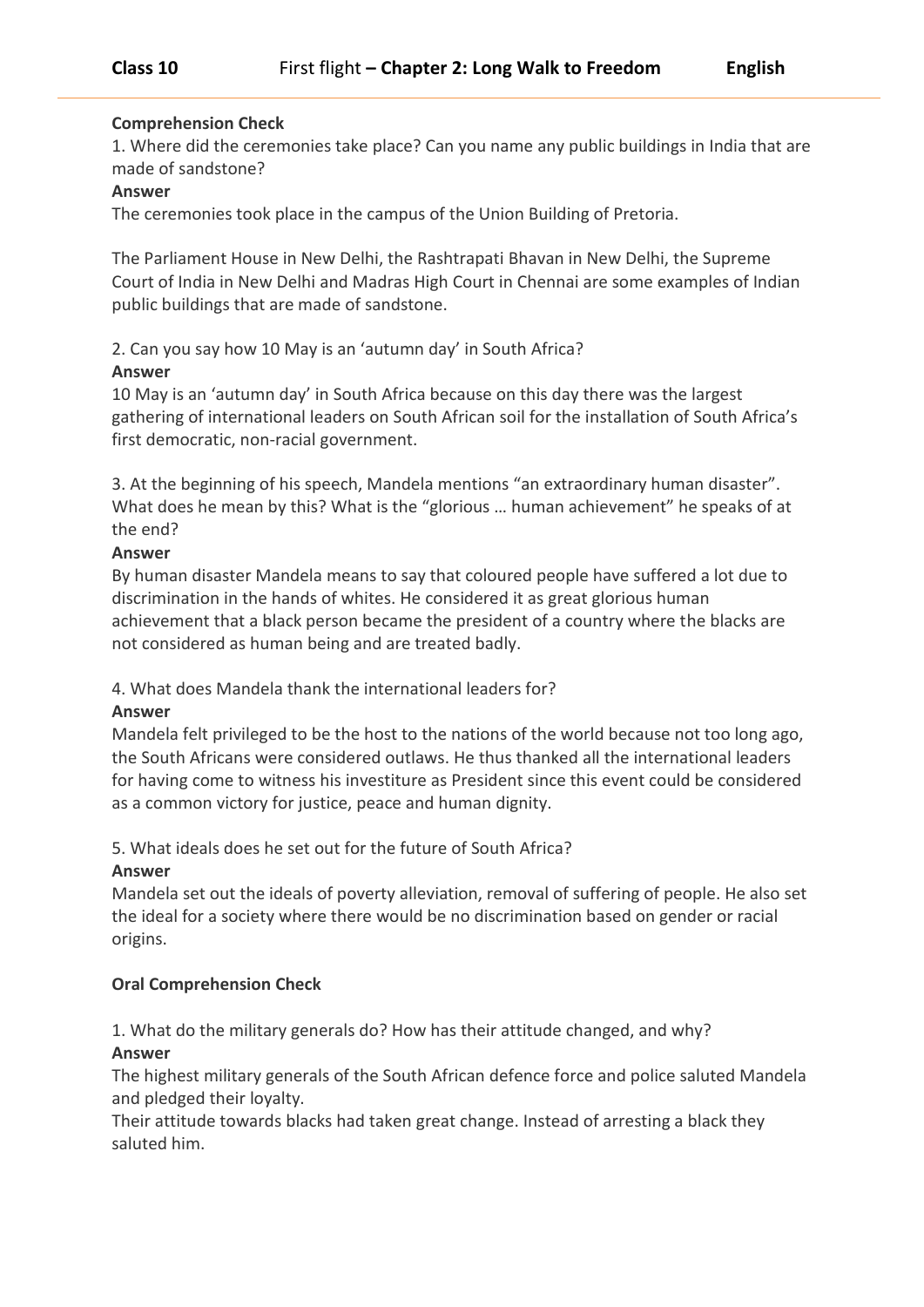2. Why were two national anthems sung?

### **Answer**

On the day of the inauguration, two national anthems were sung, one by the whites, and the other by the blacks. This symbolized the equality of blacks and whites.

3. How does Mandela describe the systems of government in his country (i) in the first decade, and (ii) in the final decade, of the twentieth century?

### **Answer**

(i) In the first decade of the twentieth century, the white-skinned people of South Africa patched up their differences and erected a system of racial domination against the darkskinned people of their own land, thus creating the basis of one of the harshest and most inhumane societies the world had ever known.

(ii) In the last decade of the twentieth century, the previous system had been overturned forever and replaced by one that recognized the rights and freedoms of all peoples, regardless of the colour of their skin.

# 4. What does courage mean to Mandela?

### **Answer**

For Mandela courage does not mean the absence of fear but a victory over fear. According to him brave men need not be fearless but should be able to conquer fear.

5. Which does he think is natural, to love or to hate?

### **Answer**

For Mandela, love comes more naturally to the human heart than hate.

# **Oral Comprehension Check**

1. What "twin obligations" does Mandela mention?

### **Answer**

Mandela mentions that every man has twin obligations. The first is to his family, parents, wife and children; the second obligation is to his people, his community and his country.

2. What did being free mean to Mandela as a boy, and as a student? How does he contrast these "transitory freedoms" with "the basic and honourable freedoms"?

# **Answer**

Like any other kid for Mandela also the freedom meant a freedom to make merry and enjoy the blissful life. Once anybody becomes an adult then antics of childhood looks like transitory because most of the childish activity is wasteful from an adult's perspective. Once you are adult then someday you have to earn a livelihood to bring the bacon home, then only you get an honourable existence in the family and in the society.

3. Does Mandela think the oppressor is free? Why/Why not? **Answer**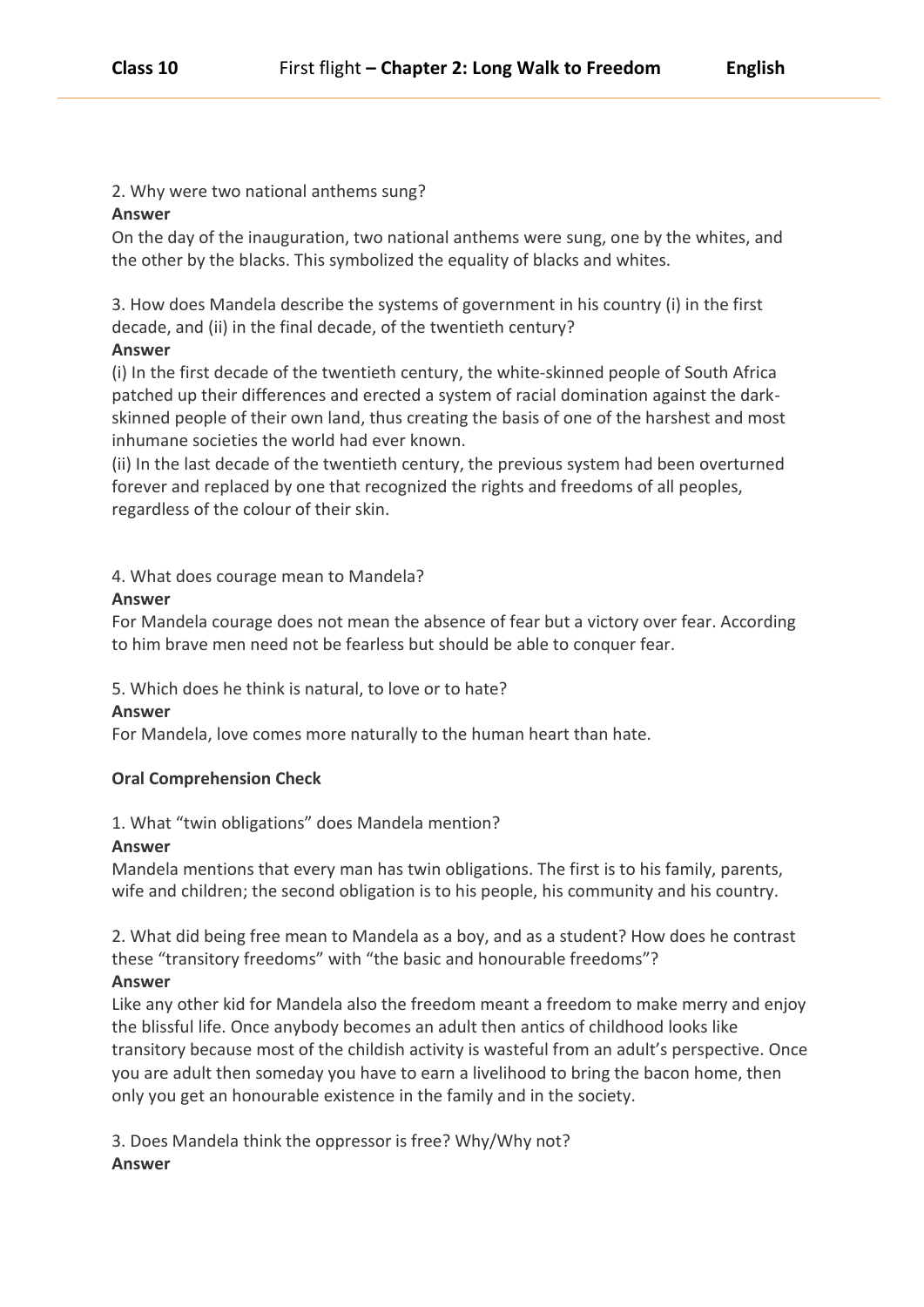Mandela does not feel that the oppressor is free because according to him an oppressor is a prisoner of hatred, who is locked behind the bars of prejudice and narrow-mindedness. He feels that both the oppressor and the oppressed are robbed of their humanity.

#### **Thinking about the Text**

1. Why did such a large number of international leaders attend the inauguration? What did it signify the triumph of?

#### **Answer**

The presence of large number of international leaders was a gesture of solidarity from international community to the idea of the end of apartheid. It signified the triumph of good over evil, the triumph of the idea of a tolerant society without any discrimination.

2. What does Mandela mean when he says he is "simply the sum of all those African patriots" who had gone before him?

#### **Answer**

Mandela wants to pay his tribute to all the people who had sacrificed their lives for the sake of freedom. he feels that he is the sum of all those African patriots who had gone before him because those heroes of yesterday years had paved the path of co-operation and unity for him. Therefore, he got the support of his people to be able to come to power to bring equality for his own people.

3.Would you agree that the "depths of oppression" create "heights of character? How does Mandela illustrate this? Can you add your own examples to this argument?

#### **Answer**

Yes, I agree that the "depths of oppression" create "heights of character". Nelson Mandela illustrates this by giving examples of great heroes of South Africa who sacrificed their lives in the long freedom struggle. India is full of such examples. During our freedom struggle there was a galaxy of leaders of great characters. Probably the oppression of British rule created so many men of such characters. If we compare this with the quality of political leaders India is having today, then Nelson Mandela seems to be absolutely right.

# 4. How did Mandela's understanding of freedom change with age and experience? **Answer**

With age Nelson Mandela realised that he had a lot of responsibilities of his people, his community and his country. As a boy, Mandela did not have a hunger for freedom because he thought that he was born free. He believed that as long as he obeyed his father and abided by the customs of his tribe, he was free in every possible manner. He had certain needs as a teenager and certain needs as a young man. Gradually, he realized that he was selfish during his boyhood. He slowly understands that it is not just his freedom that is being curtailed, but the freedom of all blacks. It is after attaining this understanding that he develops a hunger for the freedom of his people.

5. How did Mandela's 'hunger for freedom' change his life?

### **Answer**

Mandela realized in his youth that it was not just his freedom that was being curtailed, but the freedom of all blacks. The hunger for his own freedom became the hunger for the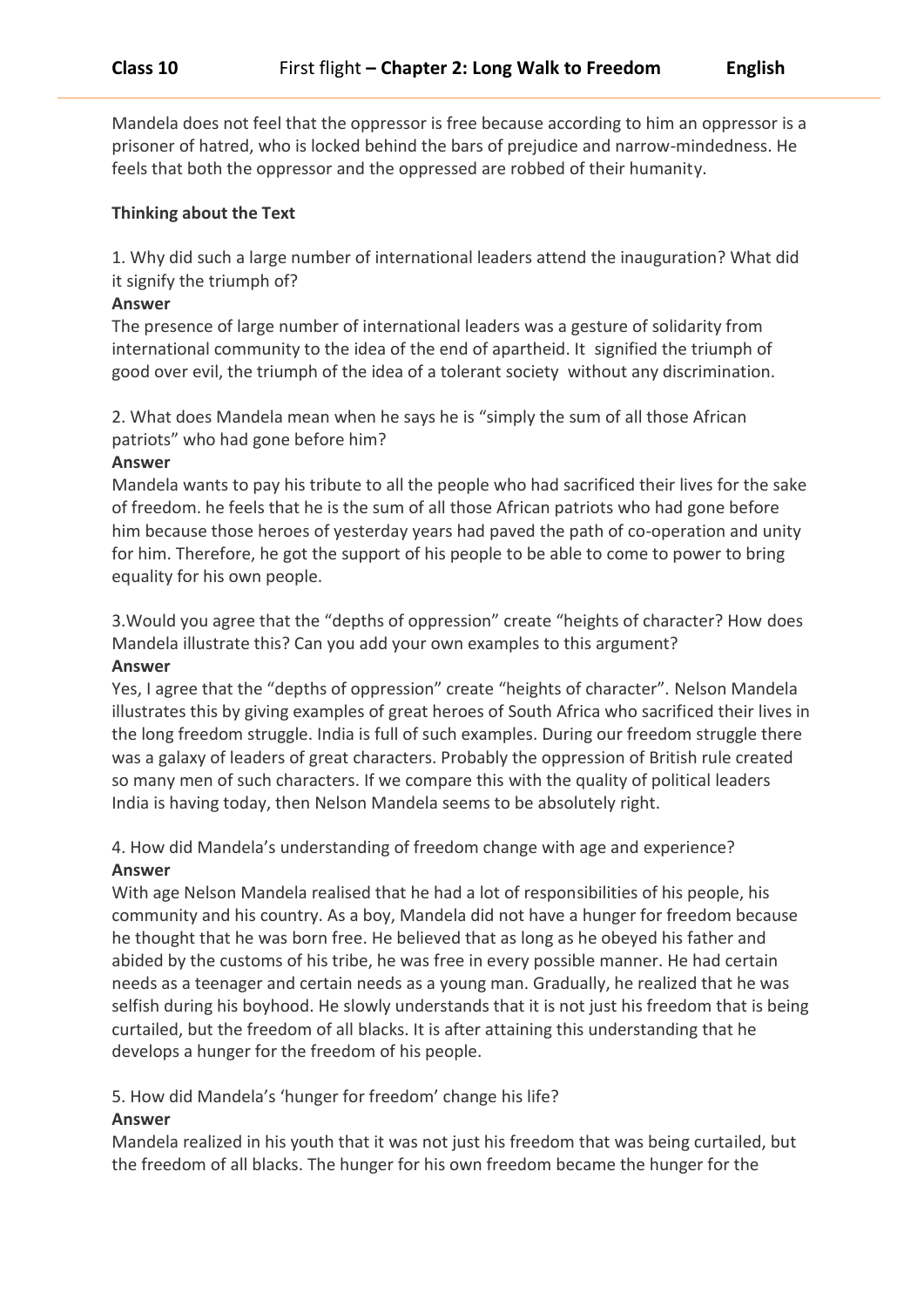freedom of his people. This desire of a non-racial society transformed him into a virtuous and self-sacrificing man. Thus, he joined the African National Congress and this changed him from a frightened young man into a bold man.

### **Thinking about Language**

**I. There are nouns in the text (***formation***,** *government***) which are formed from the corresponding verbs (***form***,** *govern***) by suffixing − (***at***)***ion* **or** *ment***. There may be change in the spelling of some verb − noun pairs: such as** *rebel***,** *rebellion***;** *constitute***,** *constitution***.**

1. Make a list of such pairs of nouns and verbs in the text.

| <b>Noun</b>           | <b>Verb</b>         |
|-----------------------|---------------------|
| rebellion             | rebel               |
| constitution          | constitute          |
| <b>Answer</b>         |                     |
| <b>Noun</b>           | Verb                |
| <b>Rebellion</b>      | Rebel               |
| <b>Constitution</b>   | Constitute          |
| <b>Formation</b>      | Form                |
| <b>Government</b>     | Govern              |
| <b>Obligation</b>     | Oblige              |
| <b>Transformation</b> | Transform           |
| <b>Discrimination</b> | <b>Discriminate</b> |
| <b>Deprivation</b>    | Deprive             |
| <b>Demonstration</b>  | Demonstrate         |
| Oppression            | Oppress             |
| Imagination           | Imagine             |

2. Read the paragraph below. Fill in the blanks with the noun forms of the verbs in brackets.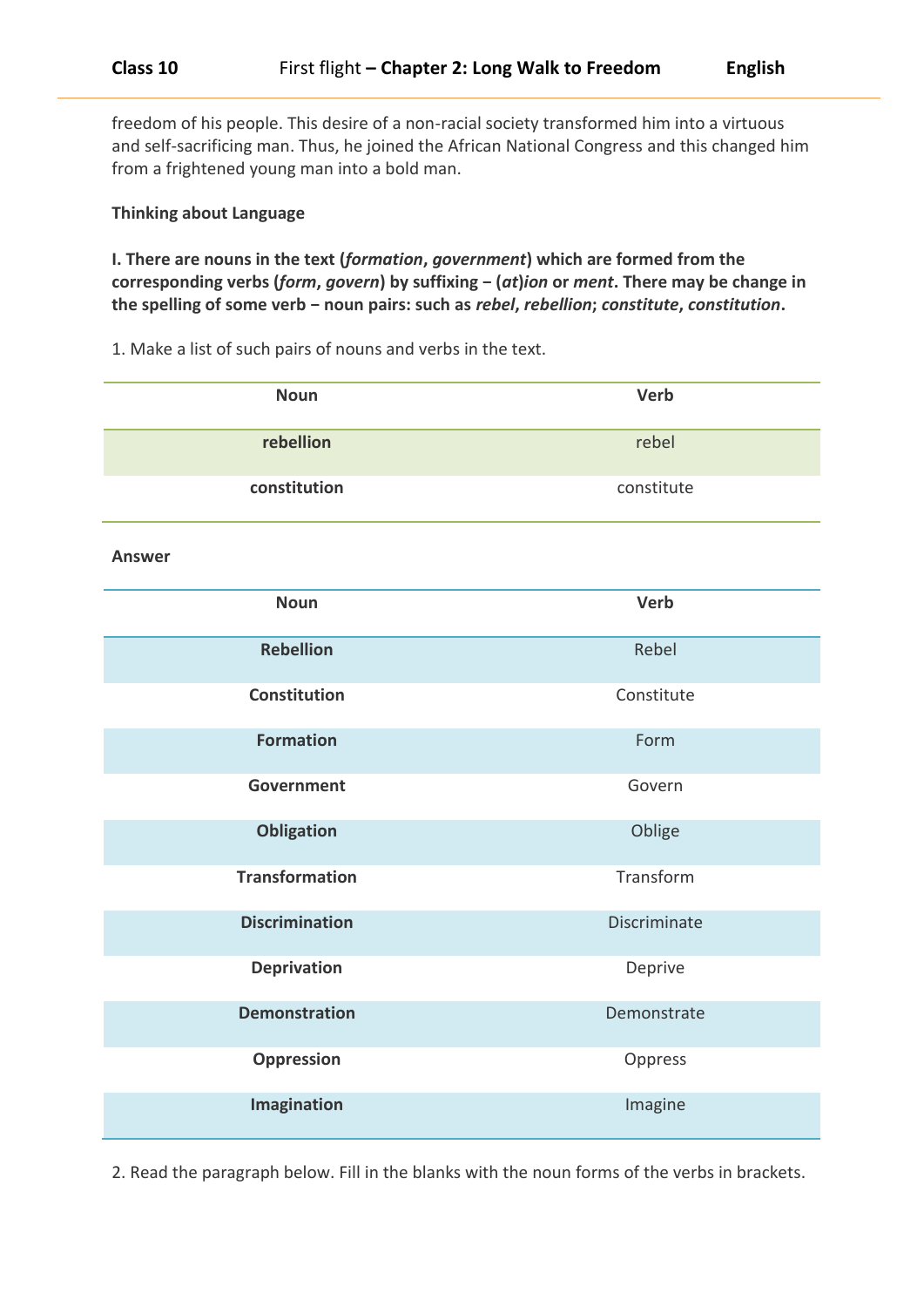Martin Luther King's \_\_\_\_\_\_\_\_\_(contribute) to our history as an outstanding leader began when he came to the \_\_\_\_\_\_\_\_\_\_\_\_ (assist) of Rosa Parks, a seamstress who refused to give up her seat on a bus to a white passenger. In those days American Blacks were confined to positions of second class citizenship by restrictive laws and customs. To break these laws would mean (subjugate) and (humiliate) by the police and the legal system. Beatings,  $\qquad \qquad$  (imprison) and sometimes death awaited those who defied the System. Martin Lither King's tactics of protest involved non-violent (resist) to racial injustice.

### **Answer**

Martin Luther King's **contribution** (contribute) to our history as an outstanding leader began when he came to the **assistance** (assist) of Rosa Parks, a seamstress who refused to give up her seat on a bus to a white passenger. In those days American Blacks were confined to positions of second class citizenship by restrictive laws and customs. To break these laws would mean **subjugation**(subjugate) and**humiliation**(humiliate) by the police and the legal system. Beatings,**imprisonment**(imprison) and sometimes death awaited those who defied the System. Martin Luther King's tactics of protest involved non-violent **resistance** (resist) to racial injustice.

# **II. Here are some more examples of 'the' used with proper names. Try to say what these sentences mean. (You may consult a dictionary if you wish. Look at the entry for 'the')**

1. Mr Singh regularly invites the Amitabh Bachchans and the Shah Rukh Khans to his parties.

2. Many people think that Madhuri Dixit is the Madhubala of our times.

3. History is not only the story of the Alexanders, the Napoleons and the Hitlers, but of ordinary people as well.

# **Answer**

1. This means that Mr Singh regularly invites famous personalities such as Amitabh Bachchan and Shah Rukh Khan to his parties.

2. This means that Madhuri Dixit is compared to a landmark in acting in the form of legendary actress Madhubala.

3. This means that history is not only the story of the great fighters and leaders such as Alexander, Napoleon and Hitler, but also of ordinary people.

# **III. Match, the italicised phrases in Column A with the phrase nearest meaning in Column B. (Hint: First look for the sentence in the text which the phrase in column A occurs.)**

| А                                |      | в                                         |
|----------------------------------|------|-------------------------------------------|
| I was not unmindful of the fact. | (i)  | had not forgotten: was aware of the fact  |
|                                  | (ii) | was not careful about the fact            |
|                                  |      | (iii) forgot or was not aware of the fact |